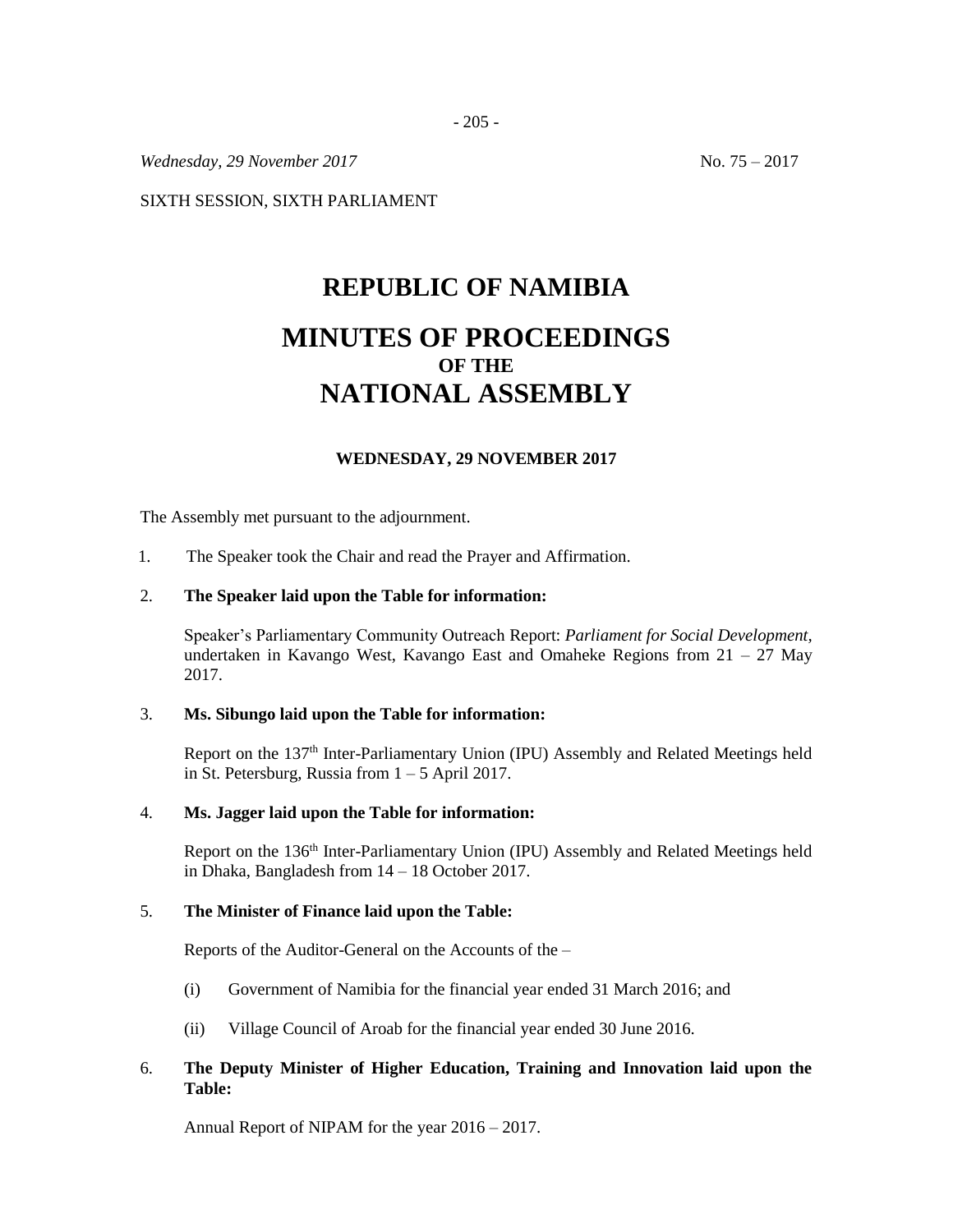#### 7. **The Prime Minister motivated and laid upon the Table:**

Annual Report of NIPAM for the year 2016 – 2017.

### 8. **FIRST ORDER READ:**

Committee Stage – *Combating of Trafficking in Persons Bill* [B.14 – 2017].

The Minister of Gender Equality and Child Welfare moved, seconded by Ms. Kafula: That the Assembly now goes into Committee.

Agreed to.

#### ASSEMBLY IN COMMITTEE:

Clause 1, 2,  $4 - 11$ ,  $13 - 28$  and 29 put and agreed to. Clause 3 and 12 as amended, put and agreed to. Schedule put and agreed to. Title put and agreed to.

#### ASSEMBLY RESUMED:

Bill reported with amendments.

The Minister of Gender Equality and Child Welfare moved, seconded by Ms. Sikerete: That the Bill be read a Third Time.

Agreed to.

*Combating of Trafficking in Persons Bill* [B.14 – 2017] read a Third Time.

# 9. **SECOND ORDER READ:**

Committee Stage – *Urban and Regional Planning Bill* [B.13 – 2017].

The Minister of Urban and Rural Development moved, seconded by the Attorney-General: That the Assembly now goes into Committee.

Mr. Maamberua, Mr. Muharukua and Mr. Kavekotora raised an Objection.

ASSEMBLY DIVIDED:

In favour of an Objection  $= 0$ Against the Objection  $= 53$ Abstaining  $= 10$ 

ASSEMBLY IN COMMITTEE:

Clauses  $1 - 83$  put and agreed to. Clause 84 put. In Clause 84(1), the Attorney-General stated that the distinction between the local authority area and township be recorded. Agreed to. Clauses  $85 - 135$  put and agreed to.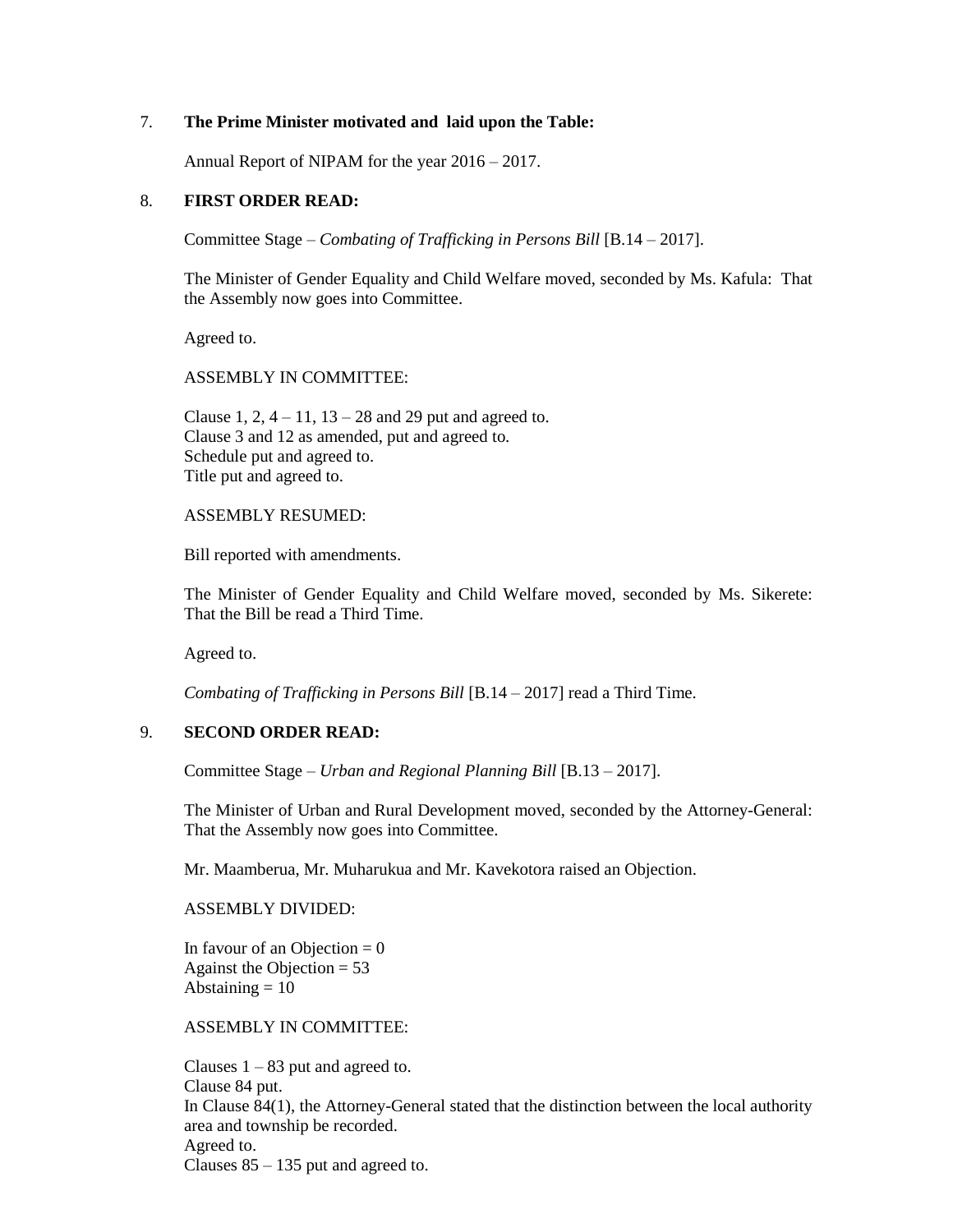Schedule put and agreed to. Title put and agreed to.

ASSEMBLY RESUMED:

Bill reported without amendments.

The Minister of Urban and Rural Development moved, seconded by Mr. Mbumba: That the Bill be read a Third Time.

Agreed to.

*Urban and Regional Planning Bill* [B.13 – 2017] read a Third Time.

# 10. **THIRD ORDER READ:**

Resumption of Debate on Second Reading – *Education Amendment Bill* [B.15 – 2017].

Question before the Assembly on Tuesday, 28 November 2017, as moved by the Minister of Education, Arts and Culture (page 191).

Question put: That the Bill be read a Second Time.

Agreed to.

*Education Amendment Bill* [B.15 – 2017] read a Second Time.

The Minister of Education, Arts and Culture moved, subject to Rule 32(c) of the Standing Rules and Orders, seconded by the Minister of Defence: That the Assembly now goes into Committee.

Agreed to.

ASSEMBLY IN COMMITTEE:

Clauses  $1 - 6$  put and agreed to. Title put and agreed to.

ASSEMBLY RESUMED:

Bill reported without amendment.

The Minister of Education, Arts and Culture moved, seconded by Mr. Katoma: That the Bill be read a Third Time.

Agreed to.

*Education Amendment Bill* [B.15 – 2017] read a Third Time.

# 11. **QUESTIONS DEALT WITH:**

(i) Mr. Auchab (UDF) asked the Minister of Environment and Tourism (No. 98) – *Replied to.*